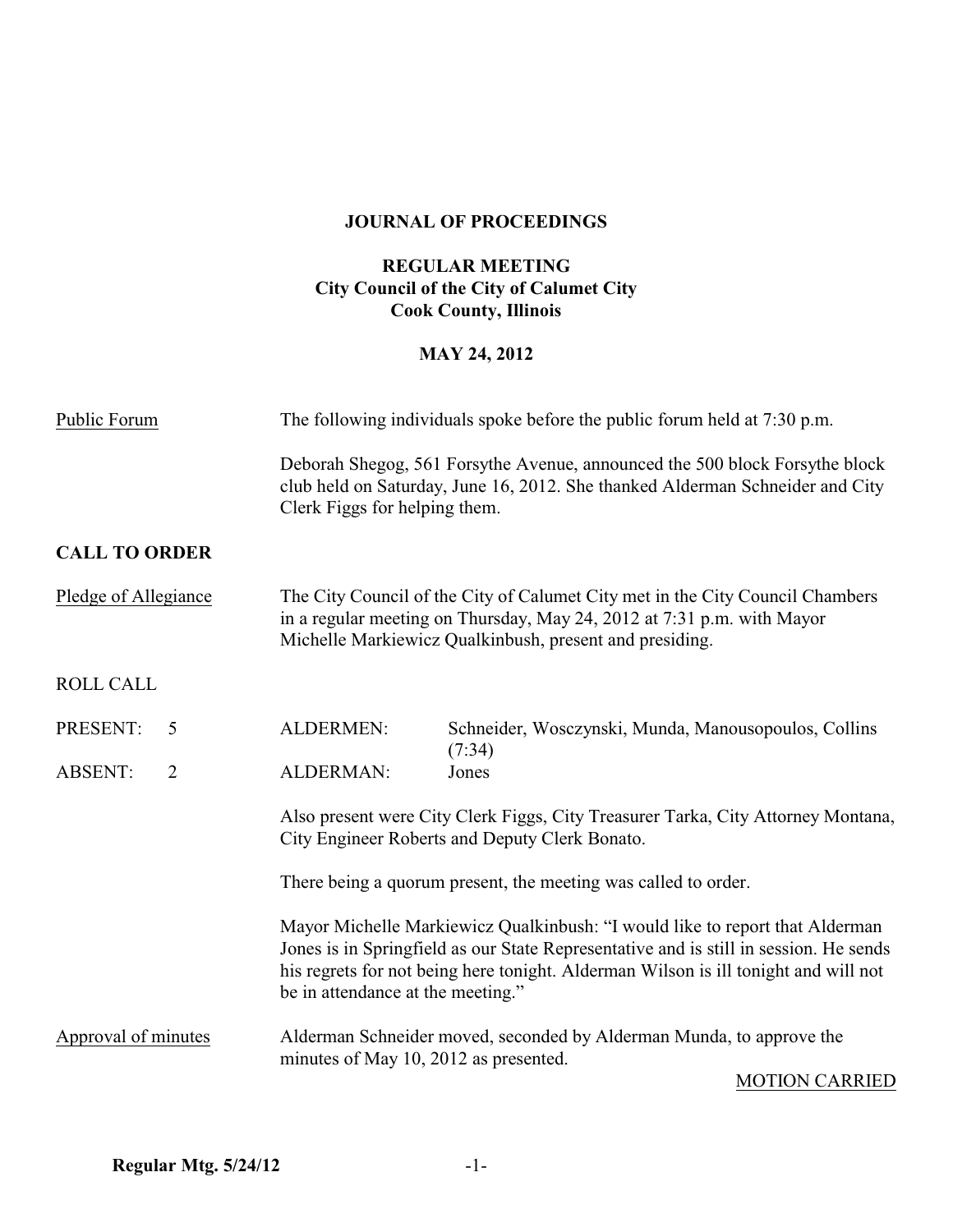## **REPORTS OF STANDING COMMITTEES**

| Finance                   | Alderman Wosczynski had no report.                                                                                                                                                                                                                                                                                                 |
|---------------------------|------------------------------------------------------------------------------------------------------------------------------------------------------------------------------------------------------------------------------------------------------------------------------------------------------------------------------------|
| <b>Public Safety</b>      | Alderman Manousopoulos had no report. "I will be scheduling a joint committee<br>meeting with Finance to discuss possible purchase or lease of new police squad<br>cars."                                                                                                                                                          |
| <b>Public Utilities</b>   | Alderman Jones was absent.                                                                                                                                                                                                                                                                                                         |
| <u>Ord. &amp; Res.</u>    | Alderman Collins was absent.                                                                                                                                                                                                                                                                                                       |
| H.EW.                     | Alderman Schneider had no report.                                                                                                                                                                                                                                                                                                  |
| Permits & Licenses        | Alderman Wilson was absent.                                                                                                                                                                                                                                                                                                        |
| Public Works              | Alderman Munda had no report. Public Works is working diligently to combat the<br>high grass in the city. He suggest residents cut their grass because the city<br>inspectors will be going out issuing tickets for not complying with the ordinance.<br>Public Works Department is cutting all foreclosure property in the city." |
| Ald. Collins entered mtg. | Mayor Michelle Markiewicz Qualkinbush: "Let the record reflect that Alderman<br>Collins is present.                                                                                                                                                                                                                                |
| Ord. & Res.               | Alderman Collins had no report.                                                                                                                                                                                                                                                                                                    |

## **CITY COUNCIL REPORTS**

| Spaghetti dinner - 5/30/12<br>@ VFW Post 8141        | Alderman Schneider announced that the V.F.W. Post 8141 will be holding a<br>all you can eat spaghetti dinner on Wednesday, May 30, 2012 from 4:30 p.m. to<br>7:00 p.m. For more information contact (708) 862-7913.                                                                                                                                  |
|------------------------------------------------------|------------------------------------------------------------------------------------------------------------------------------------------------------------------------------------------------------------------------------------------------------------------------------------------------------------------------------------------------------|
| Finneran Pool Family<br>Night - 6/8/12               | Alderman Schneider announced that the Memorial Park District is hosting a<br>Finneran Pool Family Fun Night on Friday, June 8, 2012 from 6-9 p.m. There will<br>be games and craft activities. The park district will be raffling off two family pool<br>passes for the summer and 24 daily passes for the summer. The cost is \$2.00 per<br>family. |
| <b>Calumet Memorial Park</b><br>District Summer/Fall | Alderman Schneider announced that all residents will be receiving in mail the<br>Summer/Fall Fun Guide 2012. There are many new youth and senior programs. It<br>is also the park districts $90th$ year. Any information regarding the park district is<br>available at www.mycmpd.com                                                               |
| Health Fair update                                   | Alderman Wosczynski advised that she will have a report for the health and<br>wellness fair.                                                                                                                                                                                                                                                         |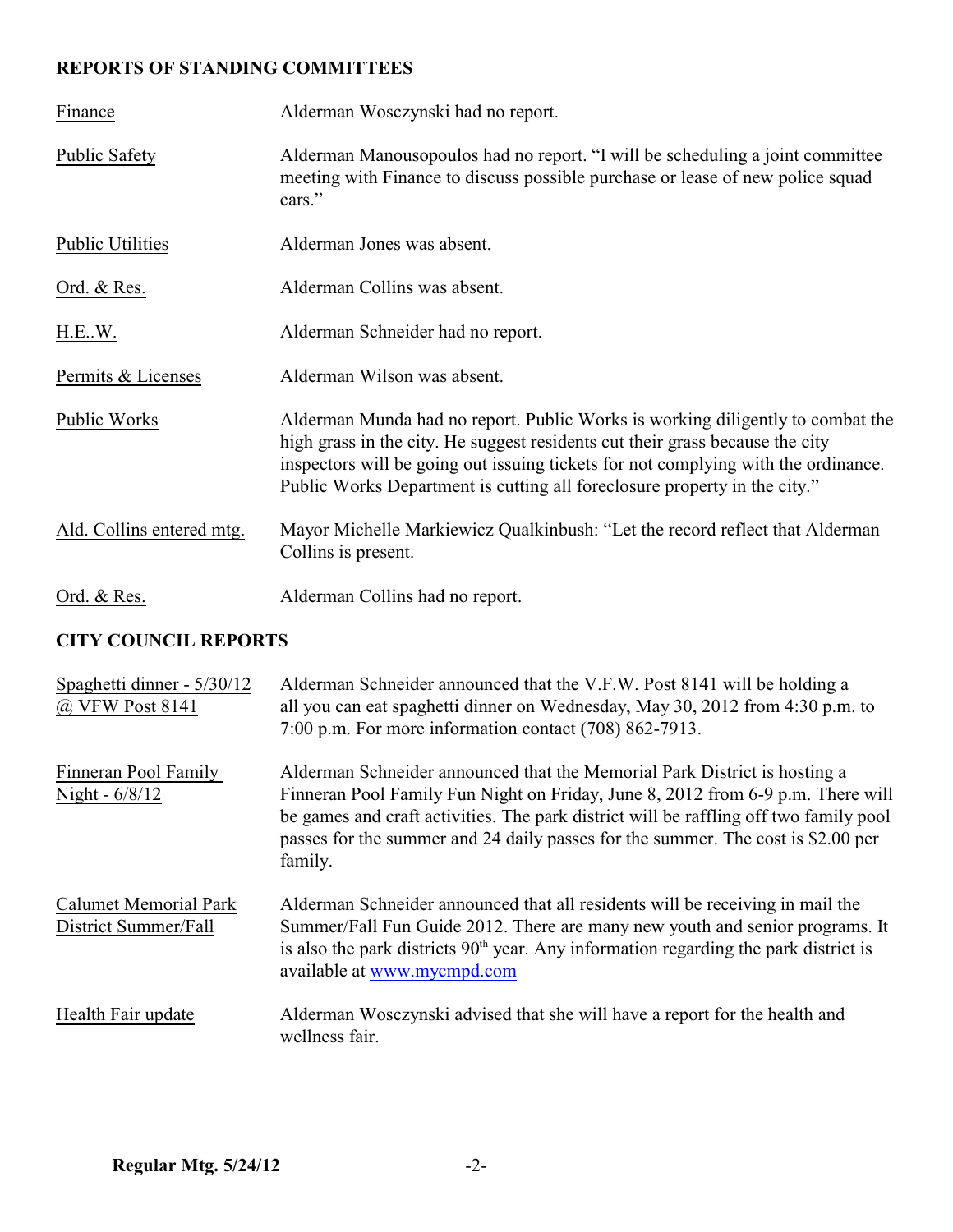| Recycling report                                         | Alderman Wosczynski advised that she will also have a report from ACME<br>regarding shredding and electronic collection.                                                               |
|----------------------------------------------------------|----------------------------------------------------------------------------------------------------------------------------------------------------------------------------------------|
| Outdoor party $\omega$ 660<br>Saginaw Avenue             | Alderman Wosczynski advised that the resident at 660 Saginaw will be having an<br>outdoor party with music. She advised by ordinance that the music outside must<br>stop by 9 p.m.     |
| Fifth ward cleanup                                       | Alderman Munda thanked public works for their help and residents that<br>participated in the fifth ward cleanup on May 19, 2012.                                                       |
| $6th$ ward sidewalk list                                 | Alderman Manousopoulos advised residents to contact his office at<br>708) 891-8196 to be put on the sidewalk list. He will submit the list to the City<br>Engineer next week.          |
| Flower planting - $5/26/12$<br>Henry & Michigan City Rd. | Alderman Collins announced a flower planting on Saturday, May 26, 2012 at<br>10:00 a.m. at the corner of Michigan City Road and Henry in memory of the late<br>Alderman Cindi Pallick. |

## **INFORMATIONAL ITEMS TO BE ACCEPTED AND PLACED ON FILE**

| City Clerk Figgs/advising<br>sale 2012/2013 vehicle<br>stickers             | Advising that 2012-2013 vehicle stickers must be purchased and displayed by<br>May 31, 2012.                                                                                                                                                                      |
|-----------------------------------------------------------------------------|-------------------------------------------------------------------------------------------------------------------------------------------------------------------------------------------------------------------------------------------------------------------|
| City Clerk Figgs                                                            | City Clerk Figgs: "The last day to purchase city stickers is Thursday, May 31,<br>2012. The office will be open from 8:00 a.m. to 8:00 p.m. from now until May<br>31, 2012. Please come in and purchase city sticker to avoid the long lines on the<br>last day." |
| Accept $&$ place on file                                                    | Alderman Schneider moved, seconded by Alderman Munda, to accept the<br>communications and place on file.<br><b>MOTION CARRIED</b>                                                                                                                                 |
| <b>NEW BUSINESS</b>                                                         |                                                                                                                                                                                                                                                                   |
| Approve tag day/Calumet<br>City Thunderbolts                                | Approving tag day request for Calumet City Thunderbolts to conduct tag days<br>at various intersections. (approved by the police department)                                                                                                                      |
| Approve tag day/Windy<br><b>City Trendsetters</b>                           | Approving tag day request for Windy City Trendsetters on May 26, 2012 and<br>July 26, 2012 at various intersections. (approved by the police department)                                                                                                          |
| Advertise demolition &<br>debris removal/245-153rd<br>St., 19-154th Pl. $&$ | Direct the City Clerk to advertise for demolition and debris removal for the<br>properties at 245-153rd Street, 19-154th Place and 104-154th Place.                                                                                                               |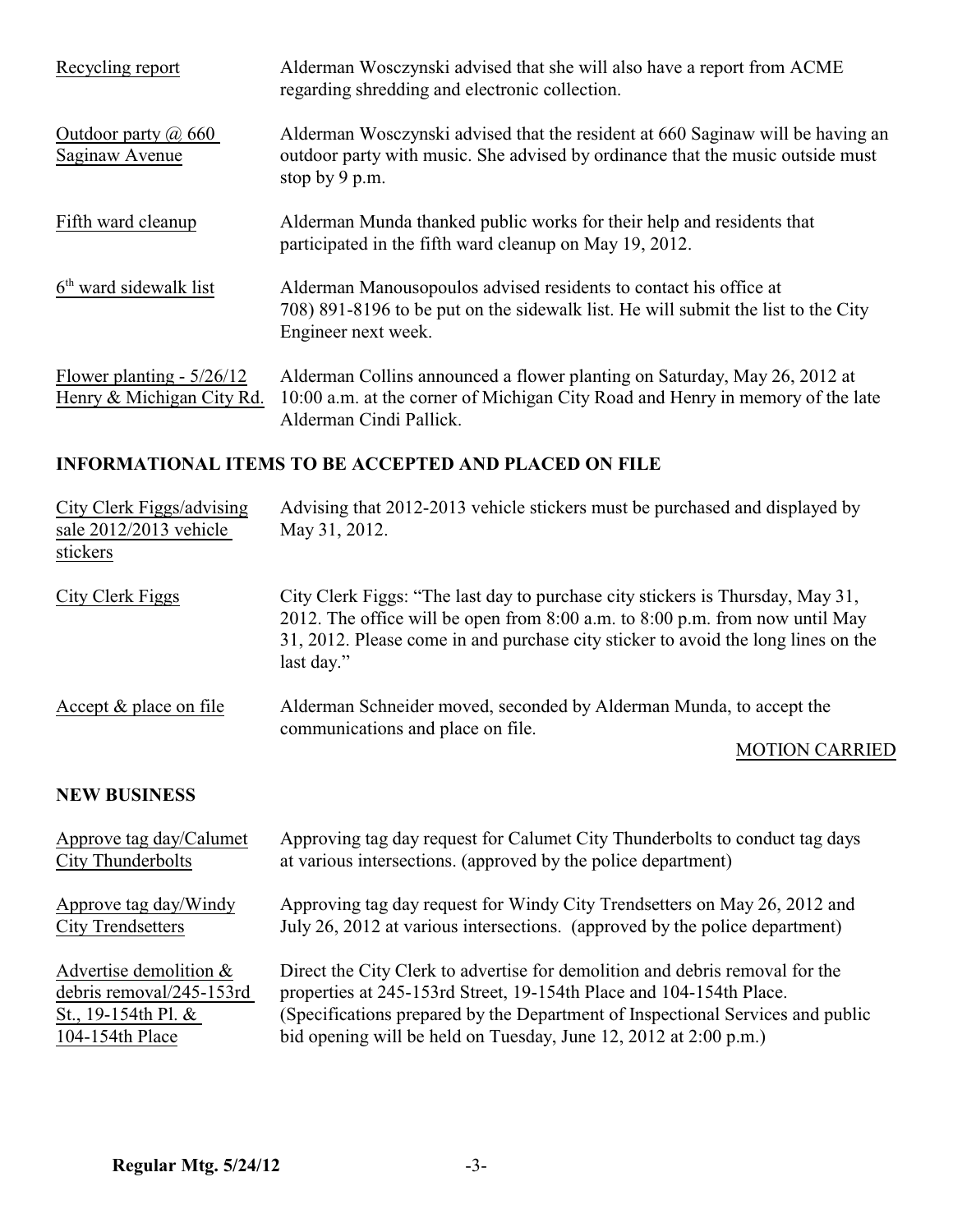Approve new business Alderman Manousopoulos moved, seconded by Alderman Munda, to approve new business items as presented.

### MOTION CARRIED

### **BUILDING PERMITS**

GARAGE PERMITS 561 Buffalo -  $7<sup>th</sup>$  Ward

#### FENCE PERMITS

 $\overline{650}$  Douglas - 1<sup>st</sup> Ward 546 Exchange -  $2<sup>nd</sup>$  Ward (variance) 465 Superior -  $1<sup>st</sup>$  Ward 218 Mason -  $5<sup>th</sup>$  Ward 415 Pulaski -  $5<sup>th</sup>$  Ward 32-156th St. -  $5<sup>th</sup>$  Ward

Approve permits Alderman Wosczynski moved, seconded by Alderman Munda, to approve the building permits as presented and amended.

#### MOTION CARRIED

### **RESOLUTIONS AND ORDINANCES**

| Res. $\#1$ : amending<br>$(Res. \#11-53)$<br>$(Res. #12-20)$                                                   | Resolution amending (Re. #11-53) to add additional parcel 342-155th Place and<br>authorize the Clerk and/or Corporation Counsel to execute all documentation<br>necessary to effectuate said conveyance of surplus real estate.<br>(see attached page 4A)     |
|----------------------------------------------------------------------------------------------------------------|---------------------------------------------------------------------------------------------------------------------------------------------------------------------------------------------------------------------------------------------------------------|
| Ord. $#2$ : amending<br>handicap parking by<br>adding: 611 Gordon<br>$(Ord. #12-23)$                           | Ordinance amending Chapter 90 of the Municipal Code of the City of Calumet<br>City, Cook County, Illinois, handicap parking, by adding: 611 Gordon Avenue.<br>(see attached page 4B)                                                                          |
| Ord. $#3$ : amending<br>Municipal Code to allow<br>Video Gaming<br>$(Ord. #12-24)$                             | Ordinance amending the Municipal Code to allow for Video Gaming.<br>(see attached page 4C)                                                                                                                                                                    |
| Res. $#4$ : supporting<br>submission of one project<br>to <b>IDOT</b> Enhancement<br>Program (Res. $\#12-21$ ) | Resolution of the City of Calumet City, Cook County, Illinois, supporting the<br>submission of one project to the Illinois Department of Transportation for<br>consideration under the Illinois Transportation Enhancement Program.<br>(see attached page 4D) |
| Pass Resolutions/adopt<br>ordinances                                                                           | Alderman Schneider moved, seconded by Alderman Munda, to pass the<br>the Resolutions and adopt the ordinances as presented, without the necessity of<br>prior posting.                                                                                        |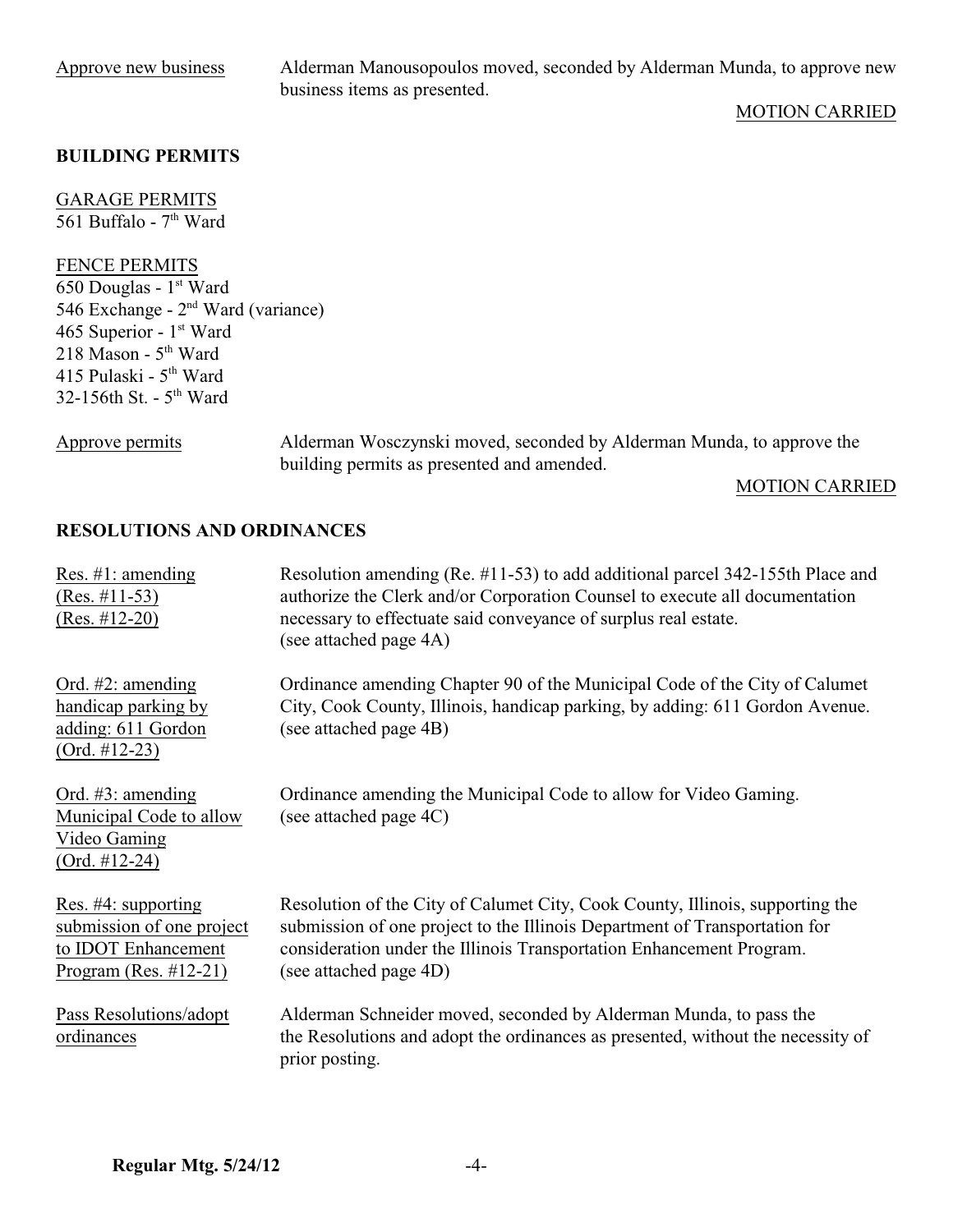## ROLL CALL

| YEAS:          | ALDERMEN: | Wosczynski, Munda, Manousopoulos, Collins, Schneider |
|----------------|-----------|------------------------------------------------------|
| NAYS:          | ALDERMEN: | None                                                 |
| <b>ABSENT:</b> | ALDERMAN: | Jones, Wilson                                        |

### MOTION CARRIED

## **FINANCIAL MATTERS**

| Refund Cook County/<br>\$144,446.98                                   | Authorize the City Treasurer to refund \$144,446.98 to the Cook County Collector<br>from TIF III account #303-06-01-110.                                                                                                                                                                                                                                                                                |
|-----------------------------------------------------------------------|---------------------------------------------------------------------------------------------------------------------------------------------------------------------------------------------------------------------------------------------------------------------------------------------------------------------------------------------------------------------------------------------------------|
| Approve attendance<br>Illinois Treasurer's<br>Conference - June 24-26 | Authorize the attendance of Gerald A. Tarka at the Illinois Municipal Treasurer's<br>Association Institute to be held in Galena, IL - June 24-26, 2012 and authorize<br>the City Treasurer to remit two checks from account #010-24-2-300 as follows:<br>\$175.00, registration fee payable to Eastern Illinois University IMTA conference<br>& \$1,000 travel/food/lodging payable to Gerald A. Tarka. |
| Treasurer/\$28,629.53                                                 | Remit payment/Cook County Authorize the City Treasurer to issue payment for the attached real estate tax<br>bills for city-owned properties; individual checks should be make payable to the<br>Cook County Treasurer for the bills totaling \$28,629.53; to be charged to account<br>#010-01-1-117.                                                                                                    |
| Plumbing/\$5,000.00                                                   | Remit payment/Calumet City Approve repair for emergency water main break at 1550 Torrence and direct the<br>City Treasurer to remit payment to Calumet City Plumbing in an amount not to<br>exceed \$5,000; to be charged to account $\#030-36-2-349$ .                                                                                                                                                 |
| Award bid/low bidder/J & J<br>Newell/\$145,600                        | Approve the recommendation from Robinson Engineering and award the bid<br>to the low bidder J & J Newell Concrete Contractors for Sidewalk & Concrete<br>Contractors for sidewalk and concrete program in the amount of \$145,600 and<br>direct the City Treasurer to remit payment and charge to the MFT account.                                                                                      |
| Award bid/low bidder/<br>North American Salt Co/<br>\$236,400         | Approve the recommendation from Robinson Engineering and award the bid<br>to the low bidder North American Salt Company for Rock Salt in the amount<br>of \$236,400 and direct the City Treasurer to remit payment and charge to the MFT<br>account.                                                                                                                                                    |
| Award bid/Shepley<br>Motor Express/\$32,041.52                        | Award the bid to the Shepley Motor Express for Material Stone in the amount of<br>of \$32,041.52 and direct the City Treasurer to remit payment and charge to MFT<br>account.                                                                                                                                                                                                                           |
| Approve Settlement<br>Authority Request/<br>Sosnowski v. Calumet City | Approve the Settlement Authority Request for Todd Sosnowski v. Calumet City<br>Case 11 WC 6569 and direct the City Treasurer to remit payment in the amount<br>as stated in the communication and charge to the appropriate account.                                                                                                                                                                    |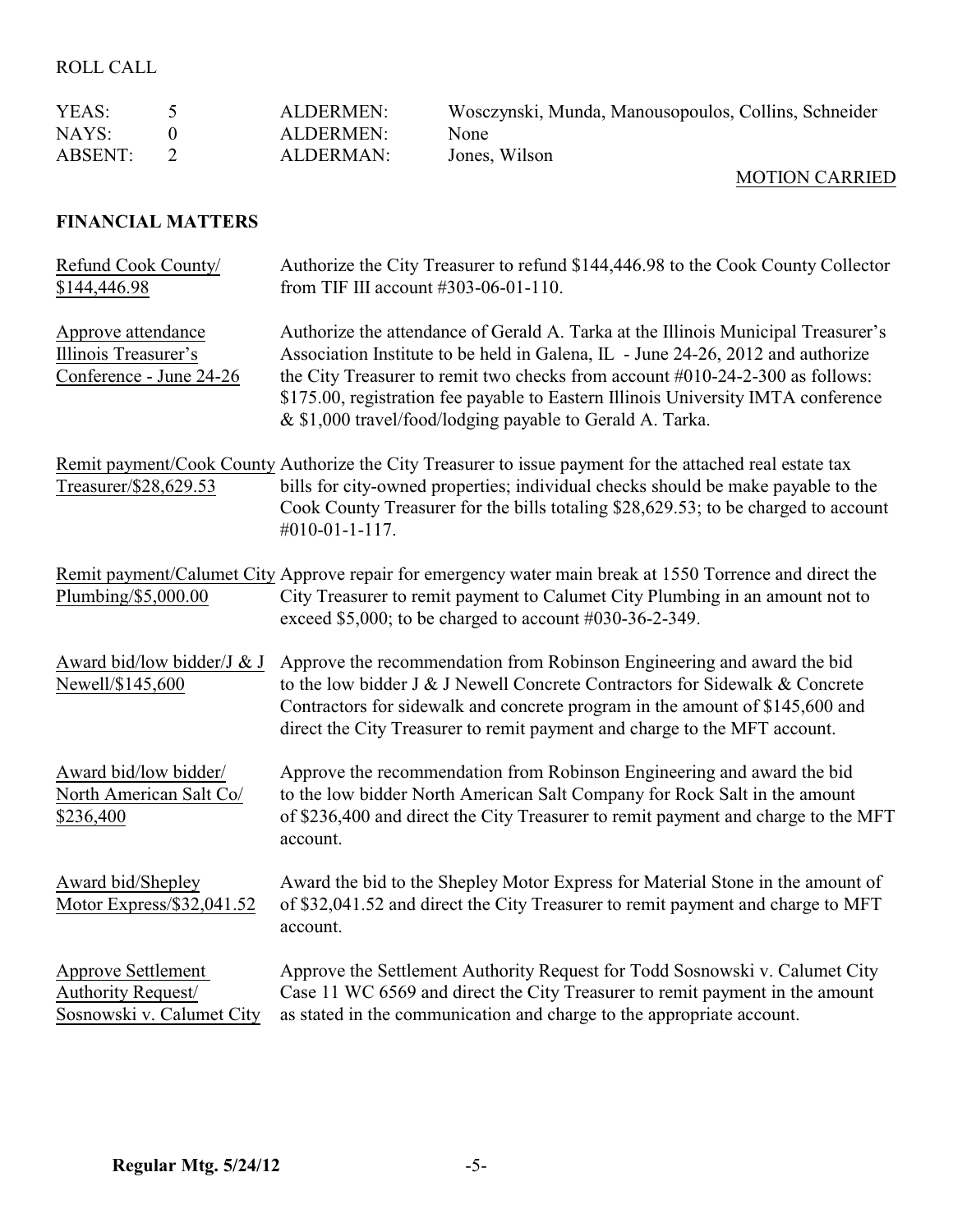| Approve payroll                                                           |                  | Approve payroll (\$778,199.46)                                                                                                                                    |                                                      |
|---------------------------------------------------------------------------|------------------|-------------------------------------------------------------------------------------------------------------------------------------------------------------------|------------------------------------------------------|
| Approve bill listing                                                      |                  | Approve bill listing (\$92,774.12)                                                                                                                                |                                                      |
| Approve legal bill listing                                                |                  | Approve legal bill listing (\$46,362.54)                                                                                                                          |                                                      |
| Approve financial matters<br>authorize City Treasurer<br>to remit payment |                  | Alderman Wosczynski moved, seconded by Alderman Manousopoulos, to<br>approve financial matters as presented and authorize the City Treasurer to remit<br>payment. |                                                      |
| <b>ROLL CALL</b>                                                          |                  |                                                                                                                                                                   |                                                      |
| YEAS:                                                                     | 5                | <b>ALDERMEN:</b>                                                                                                                                                  | Munda, Manousopoulos, Collins, Schneider, Wosczynski |
| NAYS:                                                                     | $\boldsymbol{0}$ | <b>ALDERMEN:</b>                                                                                                                                                  | None                                                 |
| <b>ABSENT:</b>                                                            | $\overline{2}$   | <b>ALDERMEN:</b>                                                                                                                                                  | Jones, Wilson                                        |

# MOTION CARRIED

### **UNFINISHED BUSINESS**

| Sidewalk program                               | Alderman Collins requested any resident that would like their sidewalk replaced<br>to contact his office.                                                                                  |
|------------------------------------------------|--------------------------------------------------------------------------------------------------------------------------------------------------------------------------------------------|
| Grass cutting property                         | Alderman Collins encourages residents to contact his office regarding grass not<br>being cut in the neighborhood and any suspicious activity in the area contact the<br>police department. |
| Congratulate graduates                         | Alderman Collins congratulated all the graduates in Calumet City and wish them a<br>safe summer.                                                                                           |
| Congratulate Danny                             | Alderman Collins congratulated Danny on getting his college diploma.                                                                                                                       |
| Happy birthday Taylor                          | Alderman Collins wished his daughter Taylor a Happy 10 <sup>th</sup> Birthday.                                                                                                             |
| Happy birthday Mr. Munda                       | Alderman Munda wished his father a Happy 75 <sup>th</sup> Birthday.                                                                                                                        |
| Sidewalk program                               | Alderman Wosczynski requested any resident that would like their sidewalk<br>replaced to contact her office.                                                                               |
| Motorists drive slow                           | Alderman Wosczynski encourages motorists to drive slow down the streets<br>especially during summer months when children are out of school.                                                |
| Check in residents during<br>hot weather       | Alderman Wosczynski encourages residents to check on their neighbors during<br>hot weather.                                                                                                |
| Happy Birthday City<br><b>Engineer Roberts</b> | Alderman Schneider wished City Engineer Roberts a Happy Birthday.                                                                                                                          |